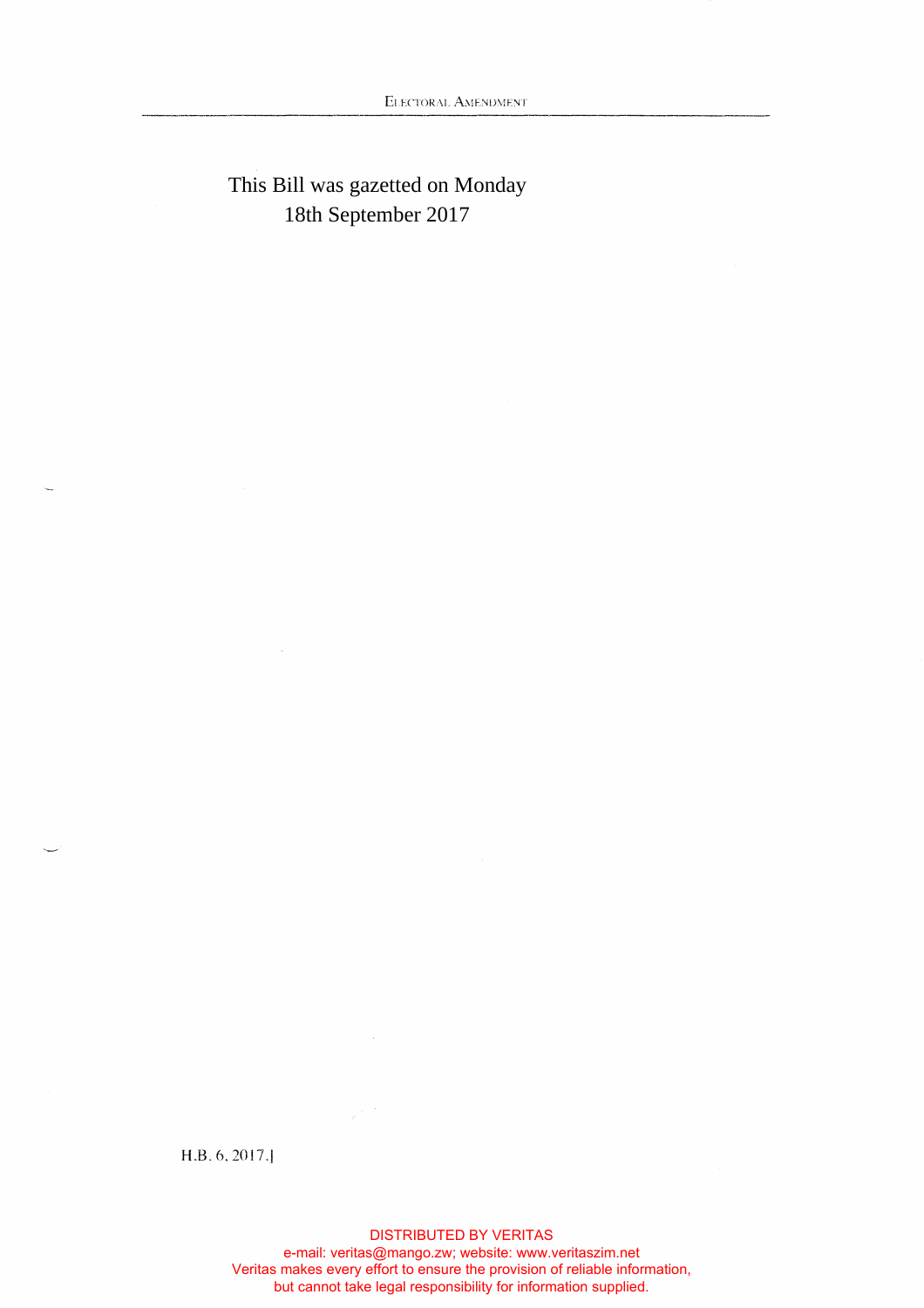## **ELECTORAL AMENDMENT BILL, 2017**

#### **MEMORANDUM**

This Bill seeks to amend certain sections of the Electoral Act *[Chapter 2:131*  (No. 25 of 2004) to complete the alignment of certain provisions of that Act with the new Constitution and to ensure the smooth running of the new registration of voters proclaimed by the President by Statutory Instrument 109 of 2017 (Proclamation 6 of 20 17) on the 8th September. 20 17. which new registration was mandated to begin on the 14th September. 2017. and to end on the 15th January. 2018. A brief explanation of the amendments is outlined hclow:

## *Clause* 1

This clause sets out the Bill's short title.

## *Clauses 2 and 3*

Presently, sections 24(1) and 25(1) of the Electoral Act require a claimant for registration to present himself or herself at the appropriate voter registration office for a claim form to be completed on his or her behalf by a voter registration officer. To facilitate and speed up registration the Zimbabwe Electoral Commission would like to make this form available even prior to the registration day and allow claimants to complete the fonns themselves, unless they specifically ask the assistance of a registration officer to complete it for them. The amendments made by these clauses provide accordingly.

### *Clause 4*

For the purpose of the new registration of voters mentioned in the introduction above. the Zimbabwe Electoral Commission is in the course of implementing a new biometric voter registration exercise requiring all persons eligible for registration to present themselves to a voter registration officer, fill in a voter registration claim fonn and have their biometric features taken. However, under section 36A of the Electoral Act, a person who has previously registered to vote is excused from having to fill in a claim fonn. being only required to produce proof of identity to the voter registration officer. It is anticipated that unless this provision is removed some persons may refuse to submit to biometric registration. thereby compromising the integrity of the new voter registration drive. The amendment in this clause will repeal this problematic provision.

#### *Clause 5*

Presently, section 56(1)(a) (concerned with proof of entitlement to vote during an election) of the Electoral Act, entitles every voter registered on a ward voters' roll to vote in the ward concerned. However a proviso to that provision gives a voter whose name docs not appear on the ward roll an entitlement to vote if he or she is able to produce a voter's registration certificate ("voters' slip") and proof of identity. Such "voters' slips" have been alleged in the past to have been misused or abused by disentitled voters. It is therefore proposed to delete that provision.

#### *Clause* 6

Finally, this clause and the Schedule will effect certain minor and consequential amendments to the Electoral Act, including the removal of the last remaining references to the abolished posts of the "Registrar-Geneml of Voters" and "constituency registrars".

DISTRIBUTED BY VERITAS

e-mail: veritas@mango.zw; website: www.veritaszim.net Veritas makes every effort to ensure the provision of reliable information, but cannot take legal responsibility for information supplied.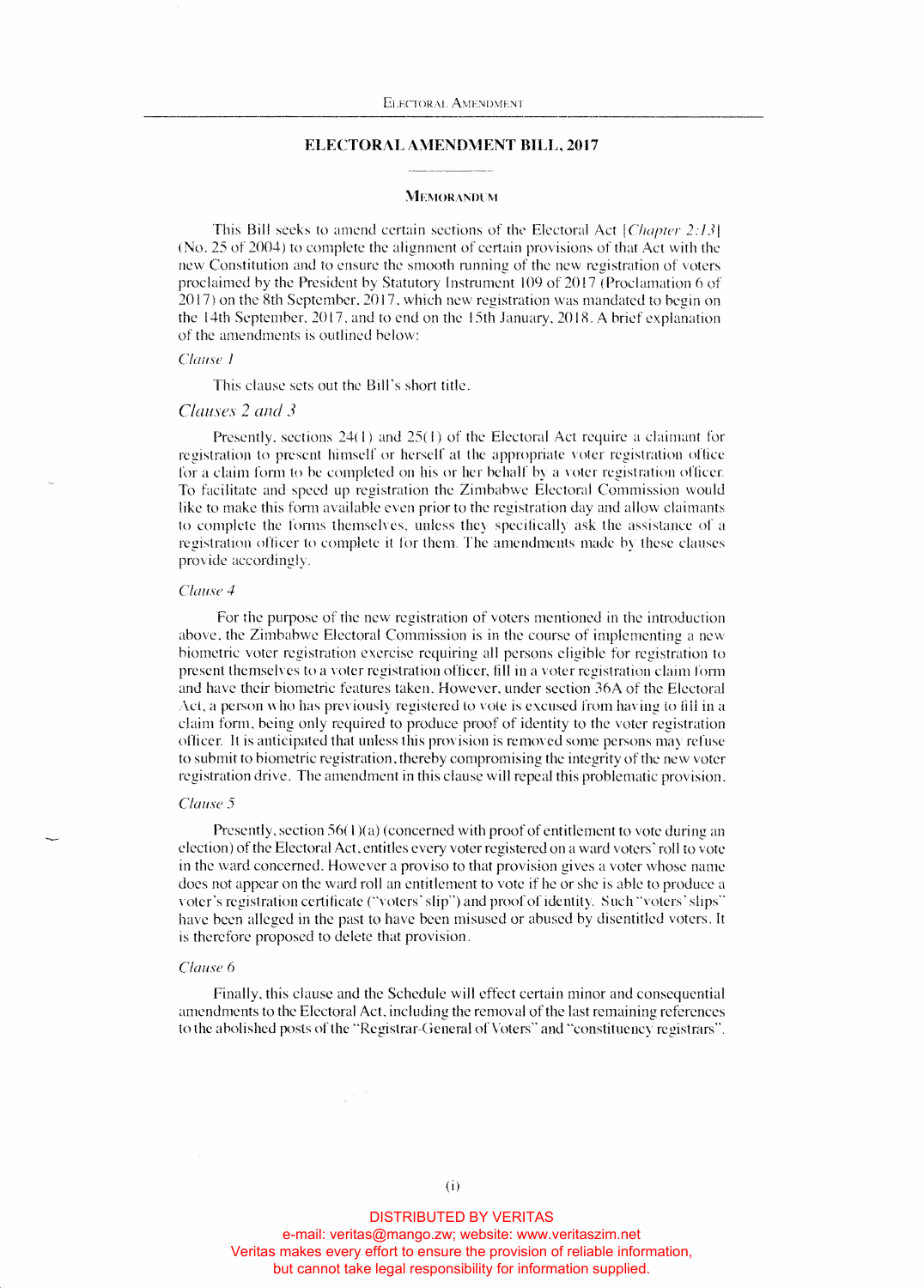# **BILL**

## To amend the Electoral Act *lChapter 2:13j;* and to provide for matters connected with or incidental to the foregoing.

ENACTED by the Parliament and the President of Zimbabwe.

## *s* **1 Short title**

This Act may be cited as the Electoral Amendment Act, 2017.

## **2 Amendment of section 24 of Cap. 2:13**

The Electoral Act *[Chapter 2:131* (No. 25 of 2004) (hereinafter called "the principal Act") is amended in section 24 ("Claims for registration") by the repeal of subsection (I) and the substitution of-

"( l) Any person who wishes to be registered as a voter on the voters roll for any constituency shall complete the appropriate prescribed claim form and submit it to a voter registration officer at the appropriate registration office:

Provided that a claimant-

- (i) may request the assistance of a voter registration officer at the appropriate registration office to complete the appropriate prescribed claim form, and the officer shall comply with that request
- (ii) who, in accordance with the proviso to section  $23(1)$ , seeks :w registration in a constituency in which he or she is not resident shall lodge a claim form with the Commission.".

## **3 Amendment of section 25 of Cap. 2:13**

Section  $25$  ("Claims for transfer of registration") of the principal Act is amended—

(a) by the repeal of subsection  $(1)$  and the substitution of-

H.B.6,2017.]

DISTRIBUTED BY VERITAS

 $\mathbf{I}$ 

e-mail: veritas@mango.zw; website: www.veritaszim.net Veritas makes every effort to ensure the provision of reliable information,

but cannot take legal responsibility for information supplied.

15

10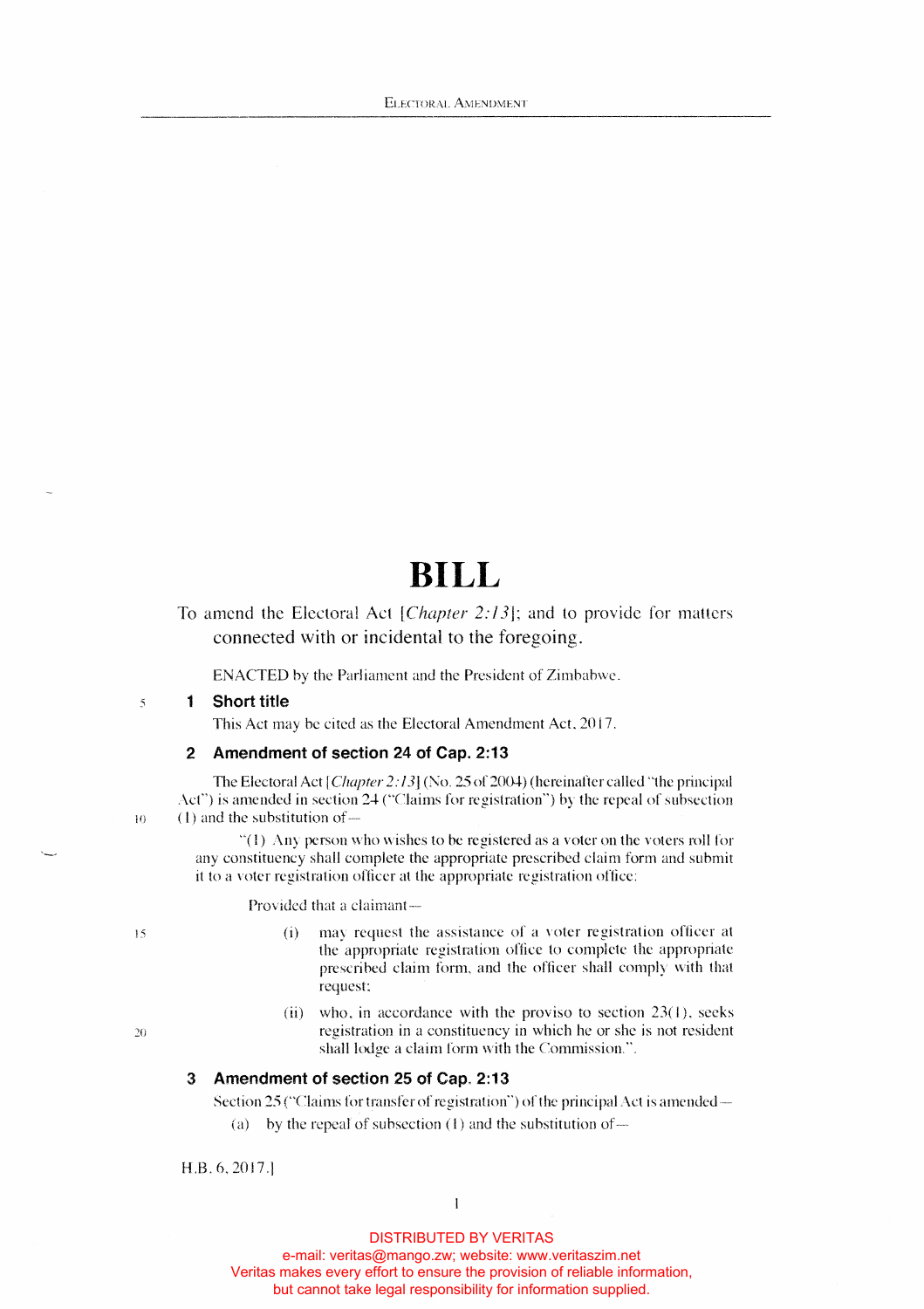$\degree$ (1) A voter whose name is registered on the voters roll for a constituency and who-

- *(* a) has become resident in another constituency: or
- (b) wishes. forthe reason referred to in the proviso to section 24( I), to be registered in another constituency in which *5*  he or she is not resident:

may complete the appropriate prescribed claim form and submit it to a voter registration officer at the appropriate registration office. and shall together with such form submit the voters registration certificate.  $if any, issued to him or her:  $10$$ 

Provided that-

- $(i)$  an applicant may request the assistance of a voter registration officer at the appropriate registration office to complete the appropriate prescribed form, and the officer shall comply with that request: l<sup>5</sup>
- (ii) where an applicant seeks transfer of registration because he or she is or intends to he a candidate for election as a member of Parliament in a constituency in which he or she is not resident, the applicant shall send the appropriate prescribed form  $20$ to the Commission for its approval.";
- (b) by the repeal of subsection  $(3)$  and the substitution of-

"(3) If the voter registration officer of a particular constituency is satisfied that an applicant who seeks transfer of registration to a constituency in which he or she is resident is entitled to the transfer. *25*  the voter registration officer shall-

- (a) remove the applicant's name from the voters roll for his or her constituency: and
- (b) forward the applicant's name and particulars to a voter registration officer for the constituency to which the  $~\times~$  30 applicant has applied to be transferred,";
- (c) in subsection (5) by the deletion of "the Registrar-General of Voters" and the substitution of "the Commission",

## **4 Amendment of section 36A of Cap. 2:13**

( 1) Section36A ("'New registration of voters") of the principal Act is amended *<sup>35</sup>* by the repeal of subsections  $(3)$ ,  $(4)$  and  $(5)$ .

(2) The amendment made by subsection  $(1)$  is deemed to have taken effect on the 14th September, 20 17.

## **5 Amendment of section 56 of Cap. 2:13**

Section 56 ("Entitlement to vote, number of votes and identification of voters")  $40$ ( l) of the principal Act is amended in paragraph (a) by the repeal of the proviso thereto.

## **6 Minor amendments to Cap. 2:13**

The provisions of the principal Act specilied in the first column of the Schedule are amended to the extent set out opposite thereto in the second column.